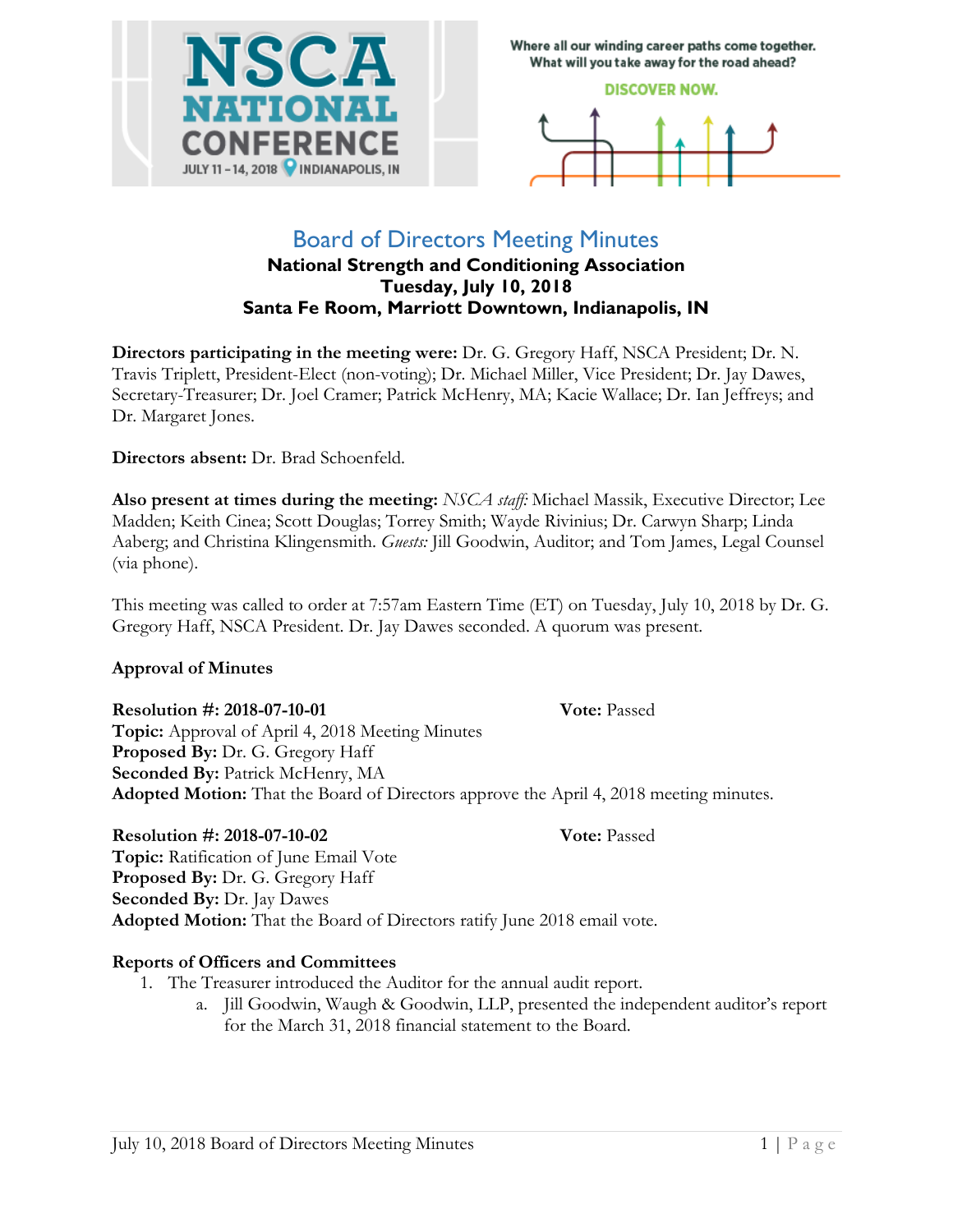

Where all our winding career paths come together. What will you take away for the road ahead?

## **DISCOVER NOW.**



## **Resolution #: 2018-07-10-03 Vote:** Passed

**Topic:** Acceptance of Audit and Appointment of Auditor for Fiscal Year Ending March 31, 2019 **Proposed By:** Dr. Jay Dawes

**Seconded By:** Dr. G. Gregory Haff

**Amended Motion:** That the Board of Directors move to accept the audit for Fiscal Year Ending March 31, 2018 as presented by the auditor, pending legal review and to appoint Waugh & Goodwin, LLP as auditors for Fiscal Year Ending March 31, 2019.

2. Written reports of Committees and Special Interest Groups were reviewed and discussed.

## **General Orders**

**Resolution #: 2018-07-10-04 Vote:** Referred to Committee **Topic:** Approval of the Board of Directors Policy and Procedures Manual as Amended **Proposed By:** Dr. G. Gregory Haff **Seconded By:** Dr. Jay Dawes

A special subcommittee of the Board to provide additional clarity to the travel and expense guidelines section of the NSCA Board Policy and Procedures Manual was appointed. The members are Dr. N. Travis Triplett (Chair), Dr. Michael Miller, Dr. Jay Dawes and Dr. Margaret Jones.

## **Executive Session**

Tom James, legal counsel, joined the meeting via telephone. NSCA staff, with the exception of the Executive Director and Keith Cinea, were excused from the meeting for the duration of the Executive Session.

Executive Session for a legal update

- Executive session, called by Dr. G. Gregory Haff at 10:03am ET, seconded by Dr. Jay Dawes.
- Return to regular session, called by Dr. G. Gregory Haff at 11:53am ET, seconded by Dr. Jay Dawes.

## **Follow-up Reports and Discussion Items**

- 1. A follow-up report on the status of the website was presented to the Board.
- 2. An accreditation follow-up was provided.
- 3. The final report of the Sports Science Meeting was provided.
- 4. A new project initiation template was provided to the Board to utilize.
- 5. A standing awards and honors committee was discussed.